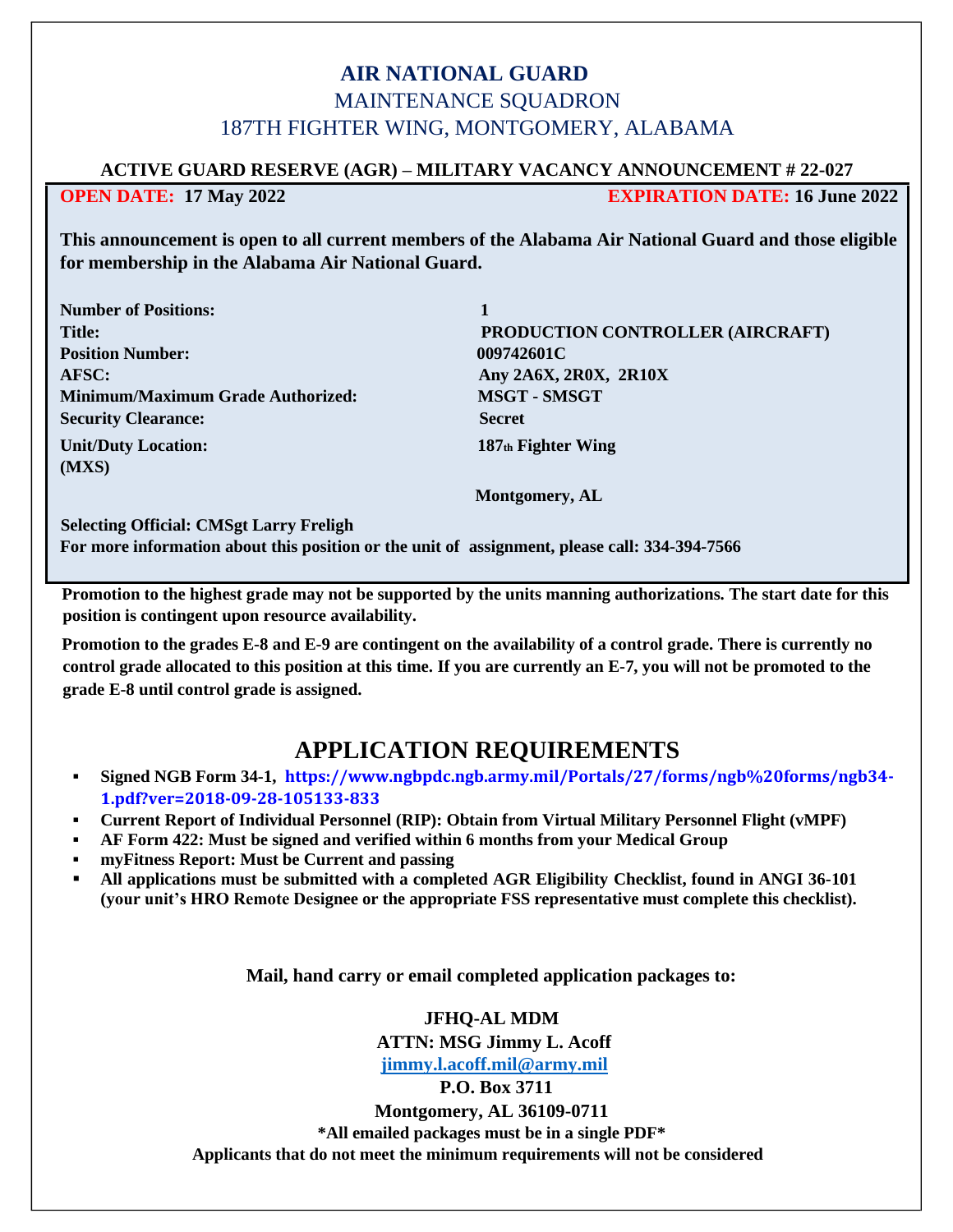#### **DUTIES AND RESPONSIBILITES:** The information below was taken for the AFECD, 31 October 2021 [\(h](https://mypers.af.mil/ci/fattach/get/9910080/1555961061/redirect/1/filename/AFECD%2030%20Apr%2019%20Finalv3.pdf)ttps://mypers.af.mil/app/answers/detail/a\_id/7504/kw/afecd).

#### **Aircraft Systems (Established 31 Oct 17)**

**1. Specialty Summary:** Leads and manages aircraft maintenance functions and activities associated with planning, inspecting, repairing, modifying, and maintaining aircraft systems and subsystems to include common Support Equipment (SE). Related DoD Occupational Subgroups: 110200, 119800160100, 160200, 160300, 170000, and 176000.

#### **2. Duties and Responsibilities:**

2.1. Plans and organizes organizational, intermediate and depot level aircraft maintenance activities. Plans, organizes, and manages maintenance activities for repair of aircraft and associated SE. Responsible for maintenance planning and inspecting. Coordinates with supply, operations, and other support activities to improve procedures and resolve problems. 2.2. Directs aircraft maintenance activities. Evaluates processes used in inspecting, maintaining, and servicing aircraft, components, and SE. Prioritizes maintenance and repair functions. Supervises preparation of maintenance forms for aircraft repair, inspection, and parts replacement. Directs aircraft battle damage repair and crash recovery operations. 2.3. Evaluates maintenance units to determine operational status and to provide assistance in solving maintenance, supply, and personnel problems. Interprets and discusses inspection findings, and recommends action to correct deficiencies. 2.4. Performs aircraft maintenance management functions. Resolves problems and interprets technical publications for inspecting, maintaining, and modifying aircraft and SE. Ensures submission of deficiency reports. Ensures funds and resources are projected to support maintenance effort, and are managed to optimize mission accomplishment. Ensures unit meets mobility requirements.

#### **3. Specialty Qualifications:**

3.1. Knowledge. Knowledge is mandatory of principles applying to aircraft maintenance, policies and procedures in the Avionics, Accessories, Propulsion, AGE, and Fabrication career fields. 3.2. Education. Not used. 3.3. Training. Not used. 3.4. Experience. For award of CEM 2A600, qualification in and possession of AFSC 2A090, 2A690, 2A691, 2A692, or 2A790 is mandatory. 3.5. Other. For award and retention of these AFSCs, must maintain local network access IAW AFI 17-130, Cybersecurity Program Management and AFMAN 17-1301 Computer Security.

#### **ELIGIBILITY REQUIREMENTS FOR ENTRY INTO THE AGR PROGRAM:**

Must be a member or eligible to become a member of the Alabama Air National Guard.

Member will be required to hold a compatible military assignment in the unit they are hired to support.

Member's military grade will not exceed the maximum military duty grade authorized on the Unit Manning Document (UMD) for the position.

Member must meet the physical qualifications outlined in AFI 48-123, Medical Examination and Standards, Attachment 2 before being placed on an AGR tour.

Member must have retain-ability to complete the tour of military duty.

Member must not be eligible for, or receiving a federal retirement annuity.

Member must comply with standards outlined in AFI 36-2905, Fitness Program to be eligible for entry into the AGR program.

Member must meet all eligibility criteria in ANGI 36-101, The Active Guard/Reserve Program.

Member must hold required AFSC or be eligible for retraining (if applicable) and meet all eligibility criteria in AFECD/AFOCD

#### **ADDITIONAL DUTIES**

AGR members will participate with their unit of assignment during Regular Scheduled Drill (RSD).

AGR tour lengths in the State of Alabama are at the discretion of the Squadron Commander.

Initial tours will not exceed 6 years. Follow-on tours will be from 1 to 6 years, per ANGI 36-101

To be considered for this position you must meet all minimum AFSC requirements to include the minimum ASVAB qualifying score. Scores are reflected on your personnel RIP.

If your ASVAB score does not meet the minimum required IAW AFECD Attachment 4, contact your servicing MPF. You have the option to retake the test.

You must schedule your test date and receive your new scores prior to the announcement closing date.

Selectee will be required to participate in the Direct Deposit Electronics Funds Transfer program.

A law enforcement background check may be required prior to appointment to this position.

By submitting a resume or application for this position, you authorize this agency to accomplish the check.